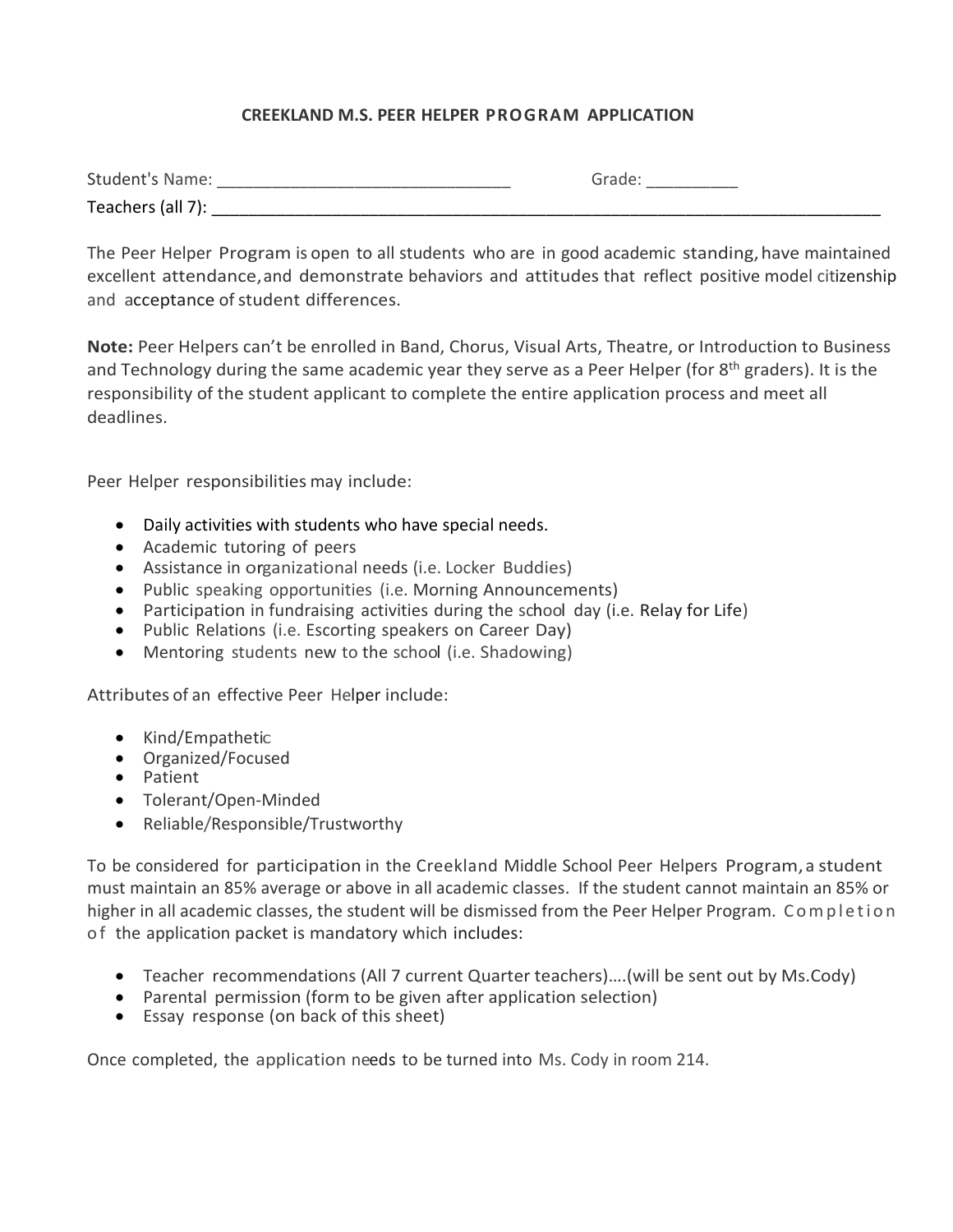## **CREEKLAND M.S. PEER HELPER PROGRAM STUDENT ESSAY**

Student's Name:

Please respond to the following question. Include specific examples where you have demonstrated the noted attributes of an effective Peer Helper and your qualifications for the program.

*Why would you be an effective member of the Peer Helper Program?*